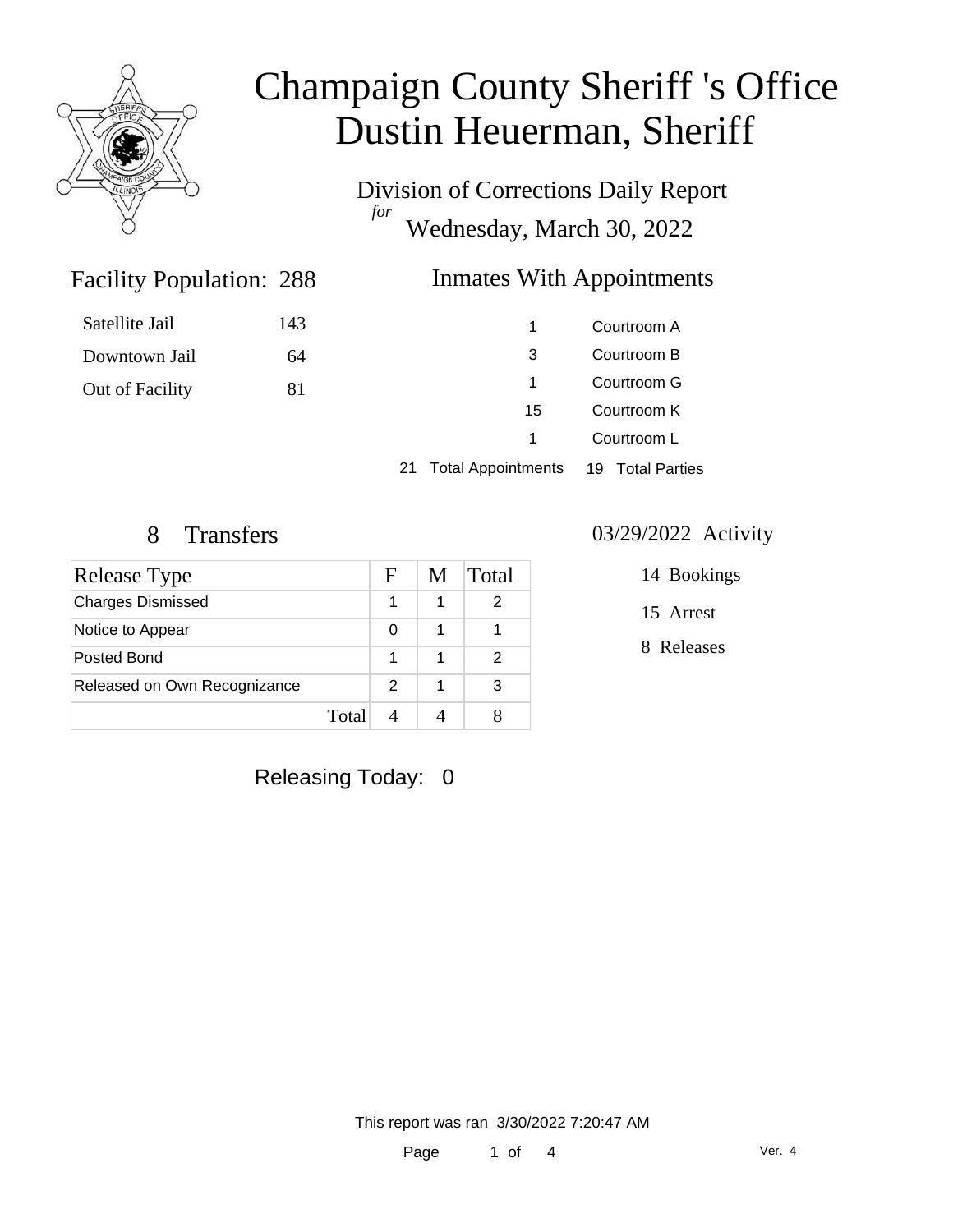

# Champaign County Sheriff 's Office Dustin Heuerman, Sheriff

Division of Corrections Daily Report *for* Wednesday, March 30, 2022

#### Custody Status Count

- Electronic Home Dentention 11
	- Felony Arraignment 16
	- Felony Pre-Sentence 7
		- Felony Pre-Trial 219
	- Felony Pre-Trial DUI 5
	- Felony Sentenced CCSO 6
	- Felony Sentenced IDOC 16
- Misdemeanor Arraignment 1
	- Misdemeanor Pre-Trial 4
		- Petition to Revoke 1
		- Remanded to DHS 2
			- Total 288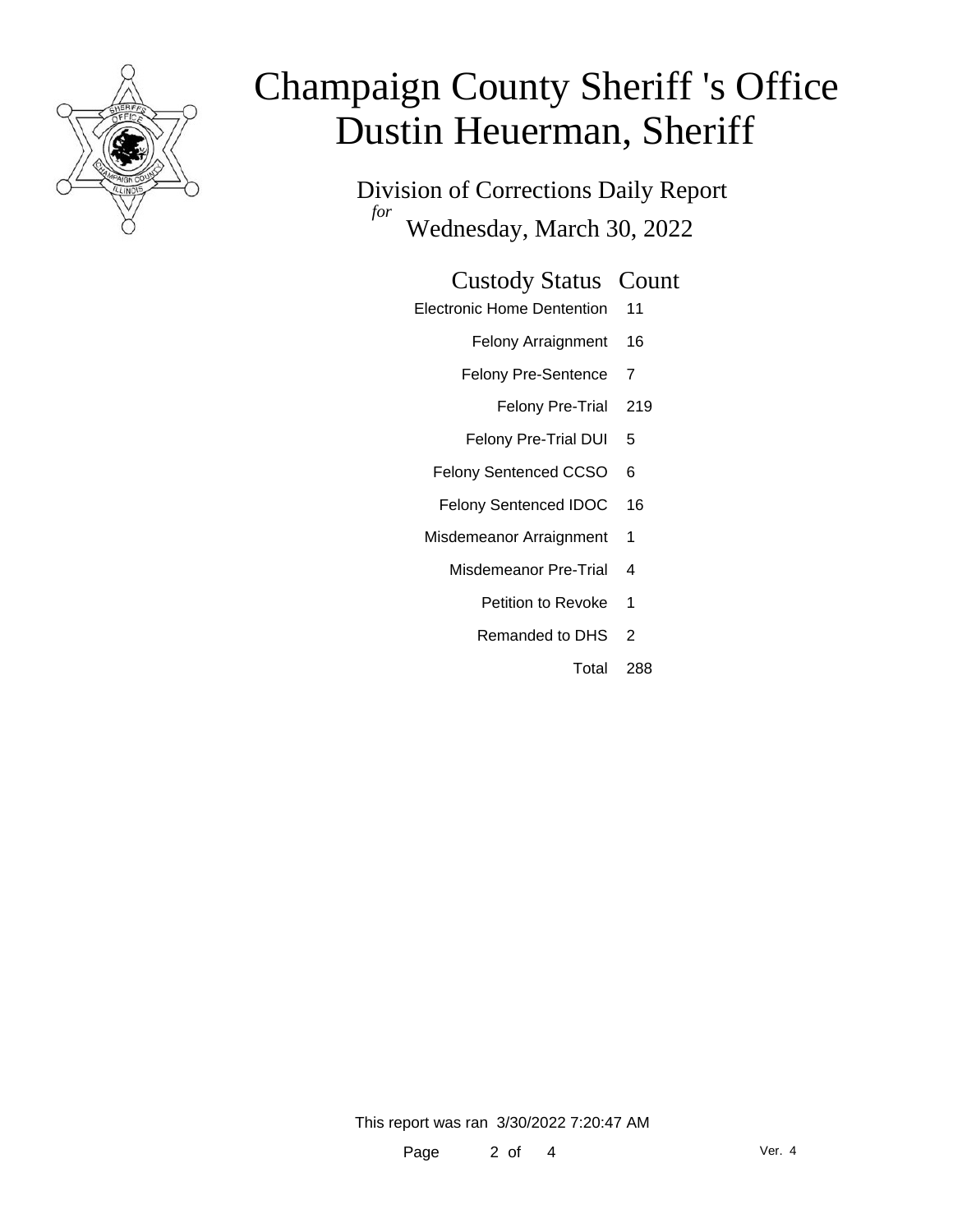

# Champaign County Sheriff 's Office Dustin Heuerman, Sheriff

Division of Corrections Daily Report *for* Wednesday, March 30, 2022

### Inmates With Appointments

| <b>Jailing Party Name</b>                    | Location    | Number of Records / Node |
|----------------------------------------------|-------------|--------------------------|
| <b>BAKER, REED ALLEN</b>                     | Courtroom K | 1 / Satellite Jail       |
| CAMPBELL, ELIZABETH TAEHEE                   | Courtroom K | 1 / Satellite Jail       |
| FALCONER, AVERY FOX                          | Courtroom B | 1 / Satellite Jail       |
| <b>GANT, TEVIN ODELROW</b>                   | Courtroom L | 1 / Satellite Jail       |
| <b>GARY, XAVIER LAMAR</b>                    | Courtroom B | 2 / Out of Facility      |
| HARRIS, JOSEPH LEE                           | Courtroom A | 1 / Satellite Jail       |
| <b>HOLBROOK, JOHNNIE MATHIS</b>              | Courtroom K | 1 / Out of Facility      |
| MARTIN, TERRY LEE                            | Courtroom K | 1 / Satellite Jail       |
| MILES, DARRION ANTONIO KEVONTA               | Courtroom K | 2 / Out of Facility      |
| MURPHY, JUSTIN RAY                           | Courtroom K | 1 / Satellite Jail       |
| PARKER, QUDAYJAH LASHA                       | Courtroom K | 1 / Satellite Jail       |
| QATTOUM, ADHAM M                             | Courtroom K | 1 / Downtown Jail        |
| ROSS, RENIYA A'RIANNA                        | Courtroom K | 1 / Satellite Jail       |
| SIMMONS, KAVOSCEA HILLARY-<br><b>ADDISON</b> | Courtroom K | 1 / Satellite Jail       |
| SIMMONS, MICHAEL JAMAL                       | Courtroom G | 1 / Out of Facility      |
| STRICKLIN, MATTHEW EDWARD                    | Courtroom K | 1 / Satellite Jail       |
| TURNER, PRINTISS VASHAWN-DEMAN,<br>Junior    | Courtroom K | 1 / Satellite Jail       |
| <b>WESLEY, FRANK LADELL</b>                  | Courtroom K | 1 / Satellite Jail       |
| ZINK, PRESTIN L                              | Courtroom K | 1 / Satellite Jail       |

### **Transfers**

| GENTRY, BRENDA MICHELLE | <b>Charges Dismissed</b> | Satellite Jail |
|-------------------------|--------------------------|----------------|
| HOFFMAN, DANIEL DUANE   | Notice to Appear         | Satellite Jail |
| LEONARD, KANDICE DEONN  | Posted Bond              | Satellite Jail |
| MOR, ZHENG YUAN         | <b>Charges Dismissed</b> | Satellite Jail |